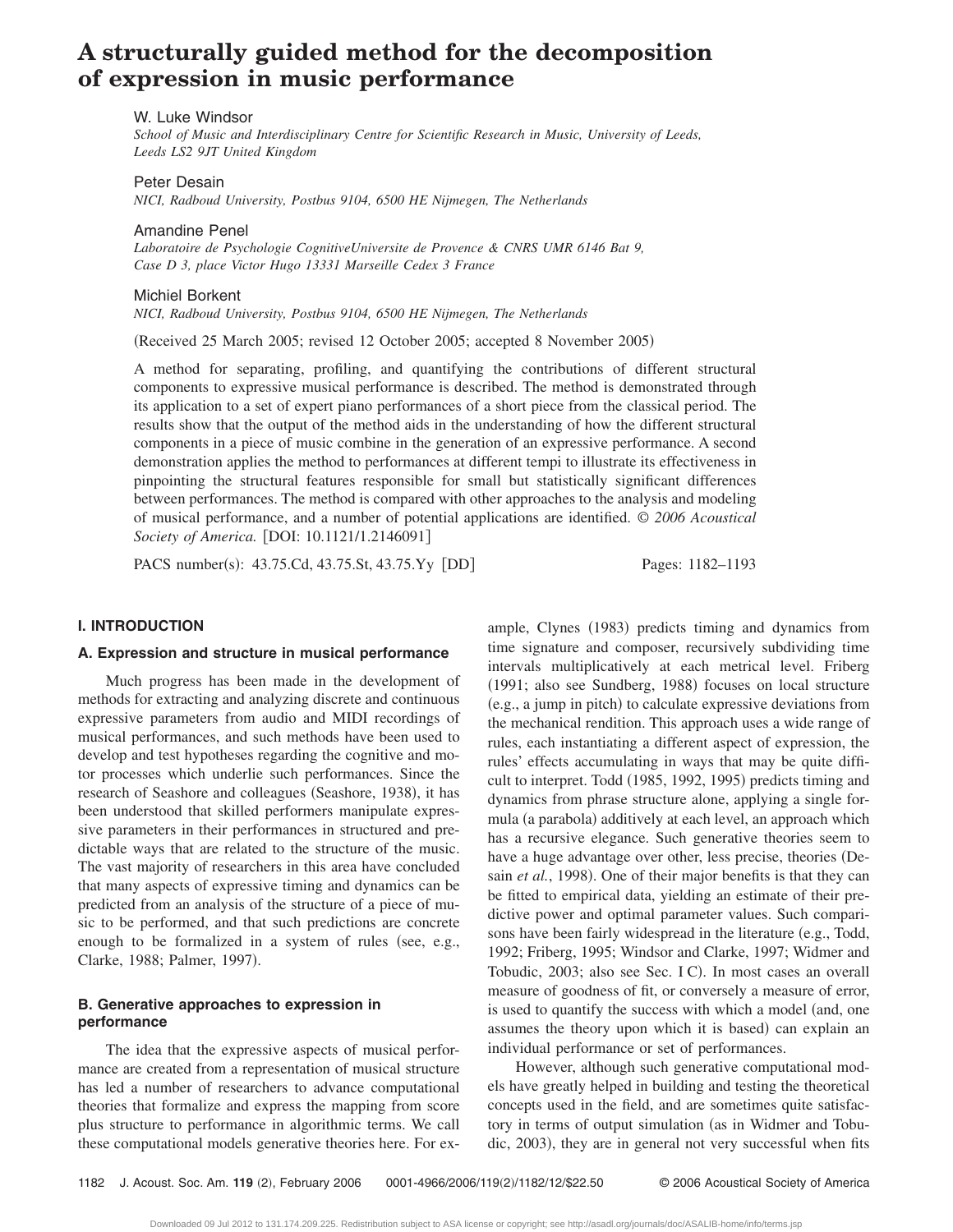to real performance data are attempted. This can be caused by the fact that many models are only partial, and expressive deviations linked to ignored types of structure easily upset the fitting process. For example, a local mid-bar phrase ending that is expressed with a ritardando in a performance would easily upset the optimization of Clynes' rather subtle composer's pulse, which is linked to the metric structure alone. Moreover, as empirical findings have demonstrated, identical effects might derive from very different rules or structures. A rule which maps the score location of an event within a phrase to a local modification of tempo can produce an effect which is indistinguishable from a rule which makes a similar prediction on the basis of metrical location. Similarly, a pause at or near a phrase boundary might be the result of a rule which applies to only one event (e.g., a micropause) or might be the result of a rule which applies to more than one event (e.g., a ritardando) (see Windsor and Clarke, 1997).

Note that this is not a criticism of generative theories as such, which can and sometimes do combine many different assumptions about expression. Musical structure seems not to be made of singular and homogeneous aspects, but constitutes a bundle of interlinked properties, which are often incompatible but not independent of each other. This complexity and interdependency has to be taken into account in investigating how musical structure gives rise to the expressive signal. What this paper addresses is how to better examine and quantify these multiple contributions to expression.

# **C. Estimating combined and individual fit of structural parameters**

One solution would be to consider many kinds of musical structure at once and fit them jointly to a performance. Not only does this solve the problem of confounding ignored factors in the fitting procedure, but it also becomes possible to assess the relative contributions of different types of musical structure for a single piece. This was proposed by Desain and Honing (1997), and the current paper is an elaboration, implementation, and test of those ideas.

Given that a single piece may be structurally ambiguous and performers may even apply different strategies in relation to the same structure (see, e.g., Clarke and Windsor, 2000), these aspects constitute the so-called "interpretation" chosen by the performer and they form a rather important aspect of the data. This solution has been adopted with some success (such as in Sundberg *et al.*, 2003; Zanon and de Poli, 2003a, b), usually with quite specific (and quite local) rules that contain elaborate domain knowledge (like generating a pause before a large melodic leap) but only few parameters per rule. Our approach is different in that we do not aim to test any such specific aspects of expression. Instead, we assume regularity (e.g., each bar is expressed by the same timing fluctuation) and an open shape with a number of parameters (piecewise linear profiles) and aims to analyze expression (in this case expressive timing) in order to reveal more global mappings between structure and expression.

The method proposed here, which is implemented in the POCO environment [a software environment for the analysis of expression, see Honing (1990, 1992)] in a module entitled

DISSECT with SECT standing for Structural Expression Component Theory), not only delivers the relative contribution of the various components to the overall expressive profile, but also yields the component profiles themselves as well, effectively decomposing expression into its structural elements (note that to run POCO requires Macintosh Common LISP; for plotting results the scriptable statistics package JMP is used). Such decomposition may help to better reveal processes underlying the relationship between structure and expression. For example, if one measures the interonset timing of a number of performances of the same piece obtained under different conditions or from multiple performers, and merely compares the data in terms of their global differences or similarities [using the kinds of statistical methods applied by Shaffer (1981) or Repp (1992)] one is left with a rather uninformative result in regard to the underlying processes. It could be that there are systematic differences between performances (1) that reflect a difference in the application of various rules (e.g., a performer not expressing the time signature by means of timing); (2) that reflect the application of the same rules with different parameter settings or weights (a performer slowing down more or less in a phrase final ritard); or (3) that reflect the operation of the same rule on a different structural interpretation (e.g., expressing a different phrase structure with the same ritards at the end of each phrase). With a technique to decompose expression and compare its elements it becomes possible to distinguish between these hypotheses in a quantitative manner. Together with a few other attempts to judge the relative contributions of different musical structures in a systematic analysis (such as Thompson and Cuddy, 1997; Penel and Drake, 1998; Chaffin and Imreh, 2002; Sundberg *et al.*, 2003; Zanon and de Poli, 2003a, b), this method is high dimensional. It can be opposed to the visualization techniques applied to performance expression as elaborated by, for example, Dixon et al. (2002), which aim to represent expressive variation in a single time-variant plot of a few attributes like overall tempo and loudness. Although most generative theories propose quite explicit forms or shapes that make up the expressive signal (parabolic beat intervals, micropauses, recursive metric subdivisions), DISSECT works without imposing an explicit set of *a priori* expressive rules, hence it can be seen as more data driven. It does assume that the mapping from score to performance is constrained within parameter consistency; in other words, our assumption is that if an element of musical structure maps score to performance in a particular way, this relationship will be preserved for all examples of that structure within a performance. Secondly, we have chosen to assume that tempo change is linear (although the approach is not restricted to linear mappings in principle or practice). Hence, although our method has similarities to that described by Zanon and De Poli (2003a, b), it differs in that their approach is specific to a particular rule-based model of expression, whereas our approach is more general in formulation in that it evaluates a structural analysis of a piece and a mapping between this analysis and the expression, making only few *a priori* assumptions about what form the mapping might take.

Although the focus here is on expressive timing, our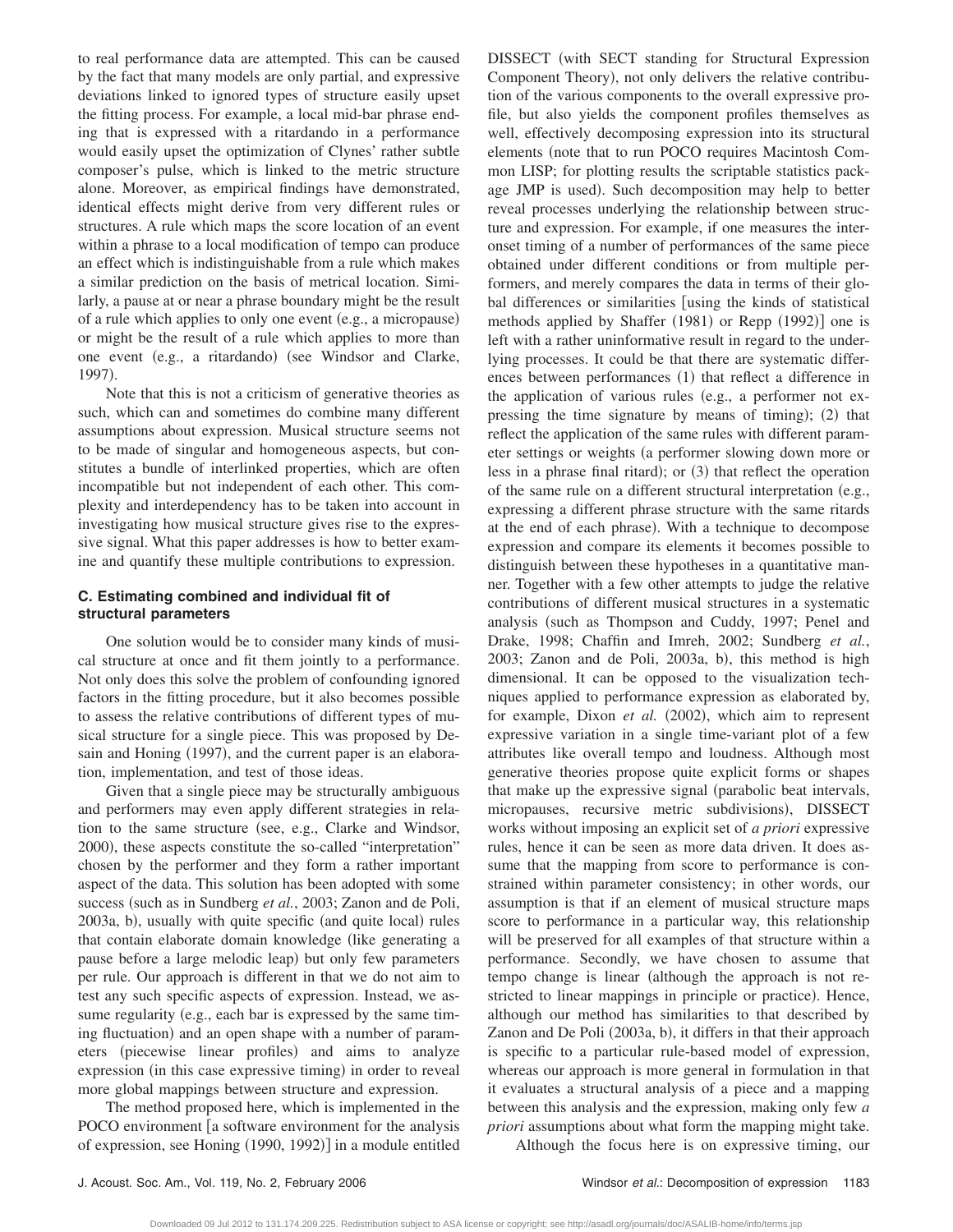

FIG. 1. Score of the Beethoven *Paisiello* theme.

method is in principle applicable to any expressive parameter, and this focus is chosen on pragmatic grounds. Moreover, although the dataset analyzed here was collected using a MIDI piano, the method can be applied to time series of measurements derived from an audio representation. The remainder of this paper demonstrates the application of DIS-SECT to a dataset of expert piano performance by analyzing the structural components contributing to performances at a single tempo, then showing how the deviations from proportional tempo which occur when a pianist is instructed to play at a higher or lower base tempo (see, e.g., Schmidt, 1985; Gentner, 1987; Desain and Honing, 1994; Repp, 1994; Windsor et al., 2001) can be associated with differences in the interpretation of a small number or structural components.

# **II. THE TARGET DATASET OF PERFORMANCES**

The performances modeled in this paper are derived from an earlier study which focused on grace note timing and the proportional tempo hypothesis (Windsor et al., 2001) and are the same performances modeled in Penel *et al.* (1999) and Penel (2000). The piece performed has also been used in an earlier study of these issues (Desain and Honing, 1994).

## **A. Score**

The piece used is the theme from Beethoven's six variations in G-major WoO 70 (1795) on the duet "Nel cor più non mi sento" from the opera "La Molinara" by Giovanni Paisiello (see Fig. 1).

The theme has a nominally isochronous broken-chord accompaniment in the left hand and a melody in the right, embellished by ornamental grace notes, and is notated in

compound duple meter. The melodic gestures begin with an upbeat eighth note. The piece is essentially in two voices, except at the paused chord two-thirds through. Interestingly, the metrical and phrase structures of the piece are out of phase by one eighth-note unit, a common feature of music from this period. This feature alone suggests that this piece is an interesting candidate for the analysis to be carried out here, given that these two structural components might both be regarded as having a role to play in generating expression.

## **B. Performer and recording procedure**

The performances were originally recorded for Windsor et al. (2001). The performer was a professional pianist and instrumental professor at the Tilburg Conservatory in the Netherlands (age 26). He was paid an appropriate hourly professional fee. The inter-onset timings of note onsets in the performances were captured using a Yamaha Disklavier MIDI grand piano and recorded via MIDI on a Macintosh PowerPC 9600/233 running a commercial sequencer package.

The performer had been given three weeks to prepare performances at nine different tempi from the score in Fig. 1. From these nine tempi, we have selected three instructed tempi for this study: "slow" [50 dotted quarter-note beats per minute (BPM)], "medium" (57 BPM), and "fast" (75 BPM). Although 50 BPM might seem rather slow for this piece, and 75 BPM rather fast, the pianist reported that they were musically acceptable. The "medium" tempo was regarded the most musically uncontroversial by the pianist.

Within the original experiment the pianist played randomized blocks of five repetitions of the theme at each of the tempi, giving a total of 45 complete performances. The pianist was allowed to practice the theme at the tempo requested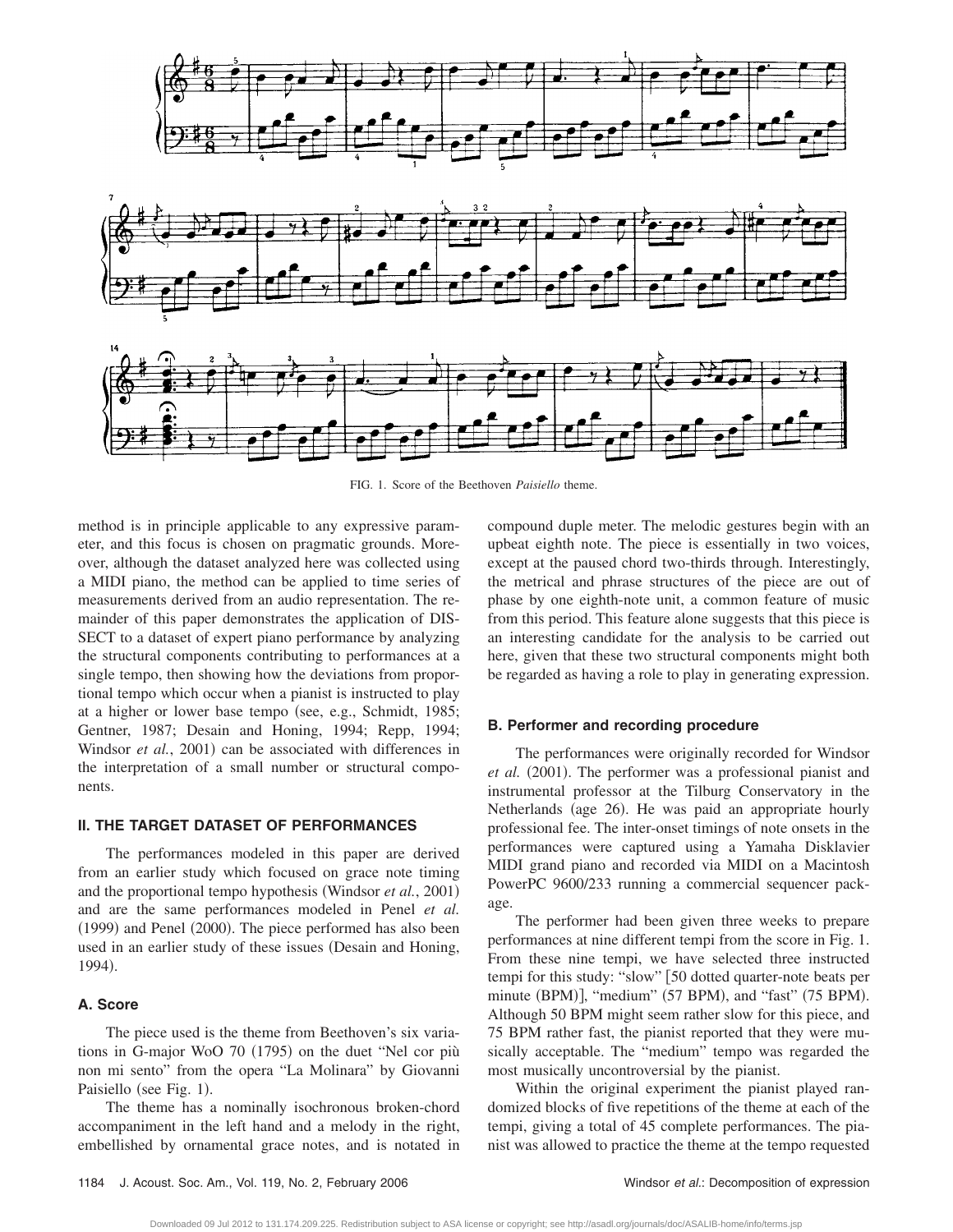

FIG. 2. Performances at each tempo, plotting score position against eighth-note IOI in seconds.

a digital metronome was provided to remind the pianist of the tempo), and was asked to indicate whenever the next block could be recorded. Between each repetition there was a short break of about 5 s.

Using POCO (Honing, 1990) the onset times of all notes in the 15 performances were extracted, and inter-onset intervals (IOIs) were determined by onsets of melody notes (right hand) or by onsets of notes in the accompaniment (left hand) when there was no melody note. Grace note onsets were excluded from all analyses reported here [see Windsor *et al.*  $(2001)$  for an analysis of their timing].

#### **C. Descriptive statistics for the selected performances**

The 15 performances selected here were remarkably consistent within tempo condition, but show evidence of an effect of tempo on note timing. An ANOVA taking note IOI for all onsets except those which precede rests in the score and the last onset) as the dependent variable, tempo condition and note position as factors, and repetition (five levels) as a random factor shows a significant interaction between note position and tempo condition  $(F_{220,1320}=3.2153, p)$  $<$  0.0001). Clearly, the performer did not maintain proportional timing over tempo at the note level, but was able to provide consistently timed performances within tempi. Hence, for the purposes of this paper average IOIs were calculated for each onset within each tempo, creating the three timing profiles shown in Fig. 2.

Comparison of the three profiles illustrates how well they correlate (about 0.95 between fast and medium and between medium and slow, and about 0.9 between fast and slow,  $n = 113$ ), despite having clear local differences for certain note positions and an offset due to the effect of global tempo.

# **III. APPLYING THE METHOD TO THE TARGET DATASET**

## **A. Overview**

The method, the statistical assumptions of which are outlined below, fits a generalized linear model to a time series of inter-onset intervals collected from a real performance. This model takes as its input a representation of the musical structures which might account for variation in expressive timing, estimates the fit, and provides prediction profiles for each element in this structure. The analysis can be thought of as a decomposition of the expressive timing into profiles associated with different kinds and levels of musical structure.

#### **B. Assumptions and procedure**

The method assumes that the expressive timing signal, expressed as beat length (inverse tempo), is a sum of several repeating (and possibly overlapping) timing profiles, each one reflecting the expression of a distinct structural unit such as a (sub)phrase or a metrical level. A subset of these units may form a hierarchical decomposition (e.g., bars and beats for a tight hierarchical structure), but this is not forced. The profiles are assumed to consist of line segments, with breakpoints specified at the first and last notes they span and, if necessary, at one or more intermediate notes (usually one extra breakpoint in the middle suffices).

Figure 3 shows a schematic depiction of a score, its structural annotation, and a profile for each structural unit. Note how each profile is determined by a set of breakpoints: the local tempo at each score time unit is estimated as a parameter in the fitting procedure to a real performance. In this sense the method is music-theoretically informed, because this structural description of the piece has to be pro-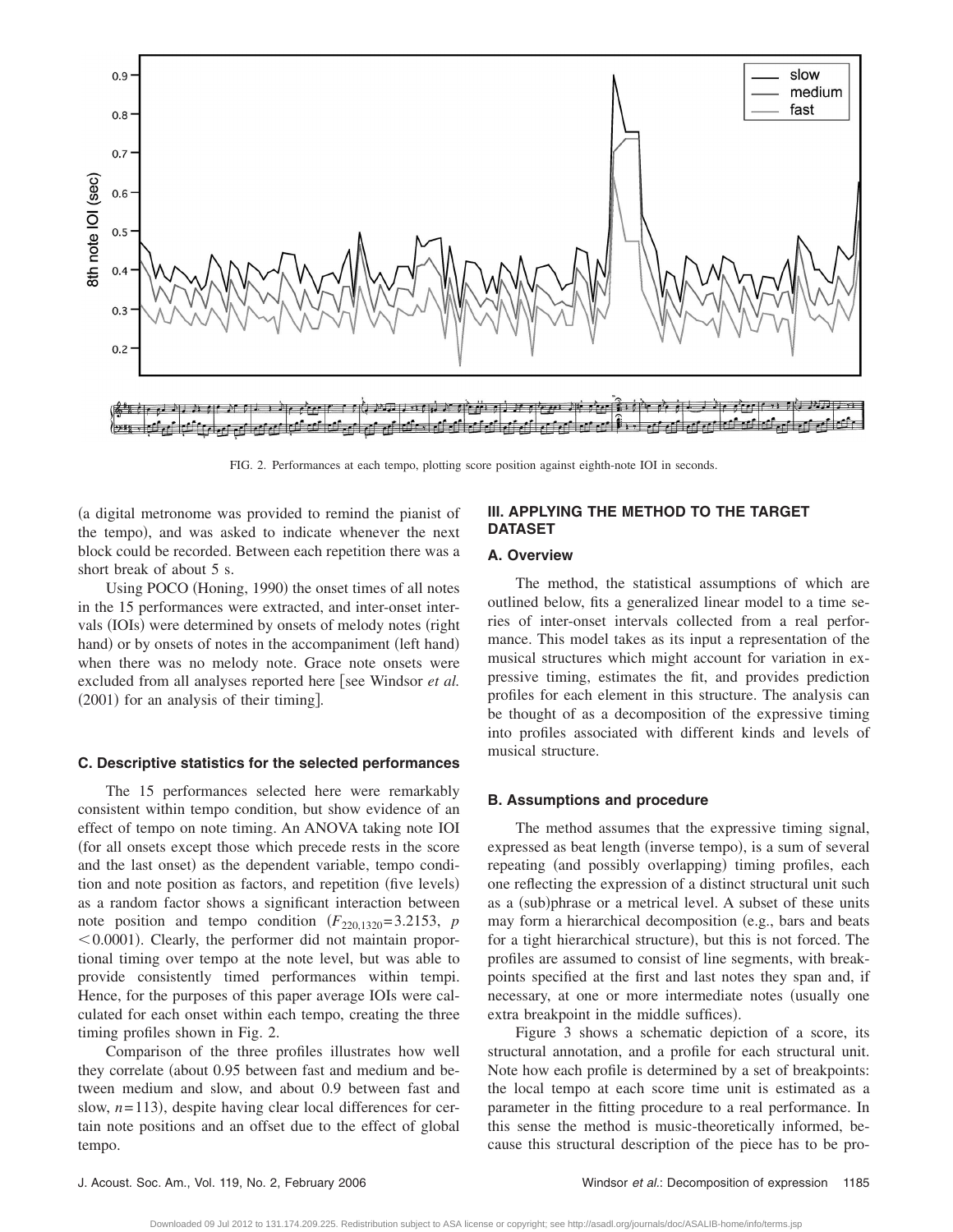

FIG. 3. A schematic depiction of a score, its structural annotation, the profiles for each structural unit, and how they combine into a prediction to be compared with performance data. The bottom panel illustrates how the structure is expressed as a matrix reflecting the linear combinations of parameters that constitute the model and is used for the regression analysis.

vided before an analysis can be done. The component profiles are defined by parameters, and the points of the overall profile are given by (weighted) sums of parameters, interpolating between them where necessary. The weights, which capture the structural description, are collected in a matrix *A*. There is a row in this table for each parameter, and a column for each note, i.e., each measured performance data point. The coefficients in the table specify the structural decomposition. If a note falls on a breakpoint of a profile, the corresponding coefficient in the table is 1; if it is outside the line segment starting or ending at that breakpoint, it is 0; and if it is on such a line segment, the coefficient expresses a linear combination (interpolation) of two parameter values. This table is generated from the structurally annotated MIDI score file in POCO. Now the predicted overall profile can be fit to the performance data.

If the expressive data to be predicted are expressed as vector  $x$ , with  $x_i$  being the local tempo of note  $i$ , and the parameters as vector  $p$ , the problem is to find the  $p_{opt}$  that minimizes the difference between the predicted  $A^*p$  and observed *x*:

$$
p_{opt} = \operatorname{argmin}_p \|A^* p - x\|.
$$

Using the sum of the square errors as a measure of difference this is a linear regression problem that can be solved with simple means. The predicted overall profile is given by  $A^*p_{\text{opt}}$ . As the parameters  $p_i$  decompose into subsets, one set for each component, each component profile is calculated in a similar way, but zeroing in  $p_{opt}$  all parameters not belonging to that profile.

Since profiles repeat, we can usually create a nondegenerate matrix *A* and use fewer parameters than data points. However, because beginnings and ends of overlapping profiles will often coincide, the rank of *A* may be lower than its dimension. Clamping a few parameters to zero solves this problem.

The significance of individual parameters is not so relevant, as they form an inherent part of a profile, but the whole profiles are reanalyzed in a standard multiple regression which yields their contributions to the explained variance and their significance levels.

If optimization of free parameters leads to a good overall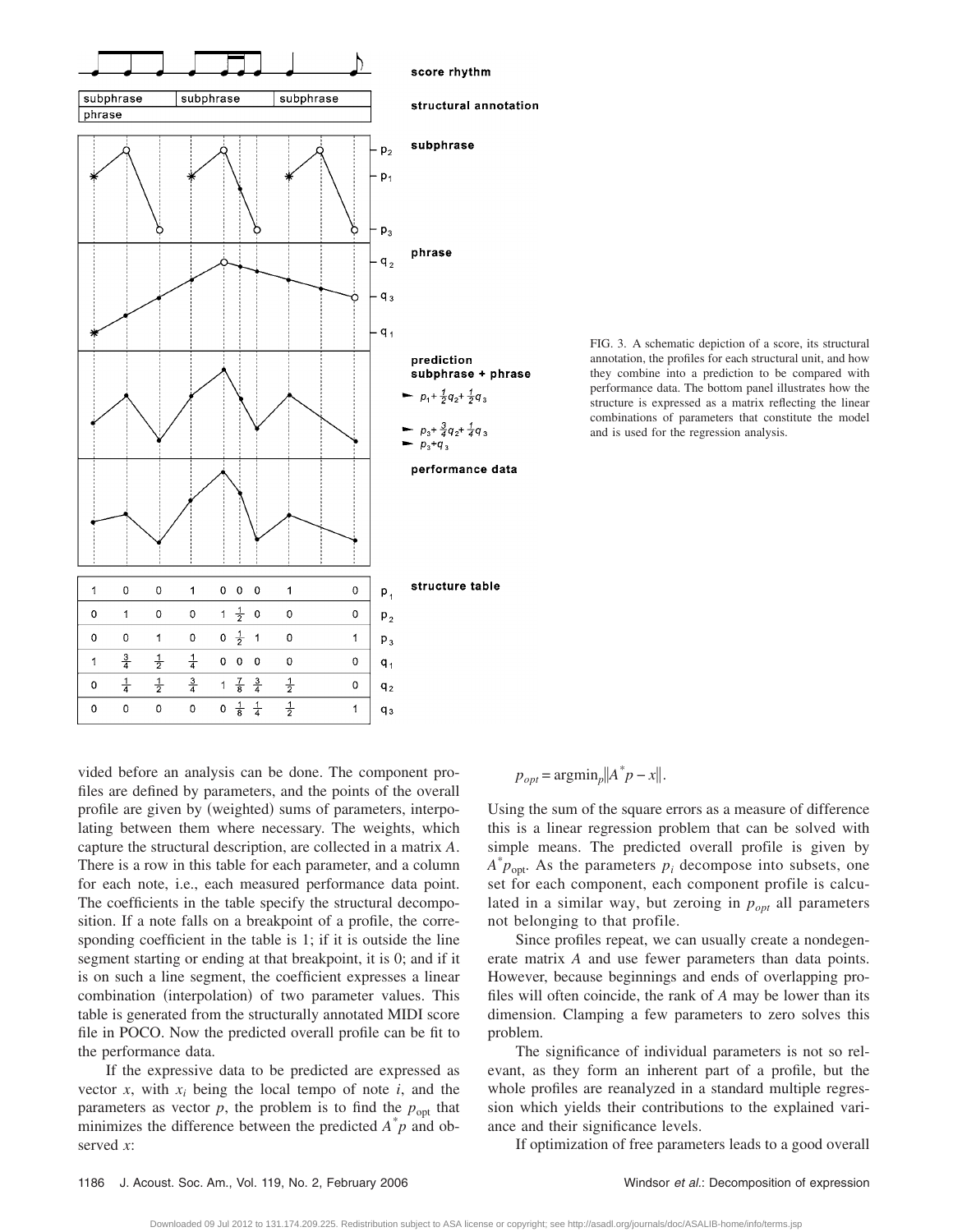

FIG. 4. Observed and predicted IOIs plotted against a score annotated with phrase, bar, and noncontiguous segments (L=leap; R=ritard; C-R= chord-ritard). Phrase segments are identified by their duration in score time measured in eighth notes. Note that the *x* axis is warped to align with the musical notation.

fit accounting for a large proportion of the variance, the musical structure is appropriately chosen. This means that the performance data exhibits systematic expressive features directly linked to the structural description.

# **C. The musical structure and constraints on the associated profiles**

## *1. The structural representation*

A set of structural units was added to the score in POCO which adds a structural annotation capability to standard MIDI files). This structural annotation reflects the analytical intuitions of the first and third authors, breaking the piece down into a hierarchy of phrases, a metrical hierarchy, and identifying local sources for expression at phrase endings and accounting for the fermata. The analysis here is similar to that employed in Penel et al. (1999) and Penel (2000). The score is annotated with these structural units in Figs. 4 and 5, and further detail on the segmentation can be found in Table I.

#### *2. Profile constraints*

We have chosen here to constrain the model to a certain extent in order to reduce the number of free parameters in line with some hypotheses about patterns of expressive timing. The following constraints represent the "generative rules" we have chosen to include: (1) tempo change is linear between breakpoints (see below for our rationale for this) and (2) expressive timing is equal when structural units are repeated. In this instance each structural unit has a profile consisting of straight line segments with breakpoints at determined positions. The program allows for arbitrary complex shapes with many breakpoints, but only three point profiles (for the main phrase and metric units), two point profiles (for the final ritard), and local one point units (for local effects) were used, except for the profile for 12-phrase, which has five breakpoints to allow for expression associated with its initial upbeats and final interval. Table I specifies the extent, shape, and number of free parameters for each profile with brief descriptions. All other intermediate breakpoints are located at the midpoint of the structural unit. Other shapes or linear combinations could have been applied to the analysis of this performance, but small numbers of breakpoints and piecewise linear profiles were adopted to demonstrate the application a set of relatively simple statistical assumptions. Many generative models use nonlinear curves, but these tend to mask step tempo changes [see Windsor and Clarke (1997) for a discussion of this issue in relation to Todd (1992)].

## *3. Accounting for global tempo*

The resulting profiles combine additively to predict the observed performance. However, the freedom in doing so is still too large: the global tempo can be explained as an offset to any profile that spans the whole piece, or be distributed between them. Hence, choices have to be made to reduce the number of parameters and make a unique solution to the optimization possible. In this instance the initial values of most profiles are clamped to zero (except for the global tempo intercept and the local pointwise parameters), and a constant intercept parameter was added to capture the global

Downloaded 09 Jul 2012 to 131.174.209.225. Redistribution subject to ASA license or copyright; see http://asadl.org/journals/doc/ASALIB-home/info/terms.jsp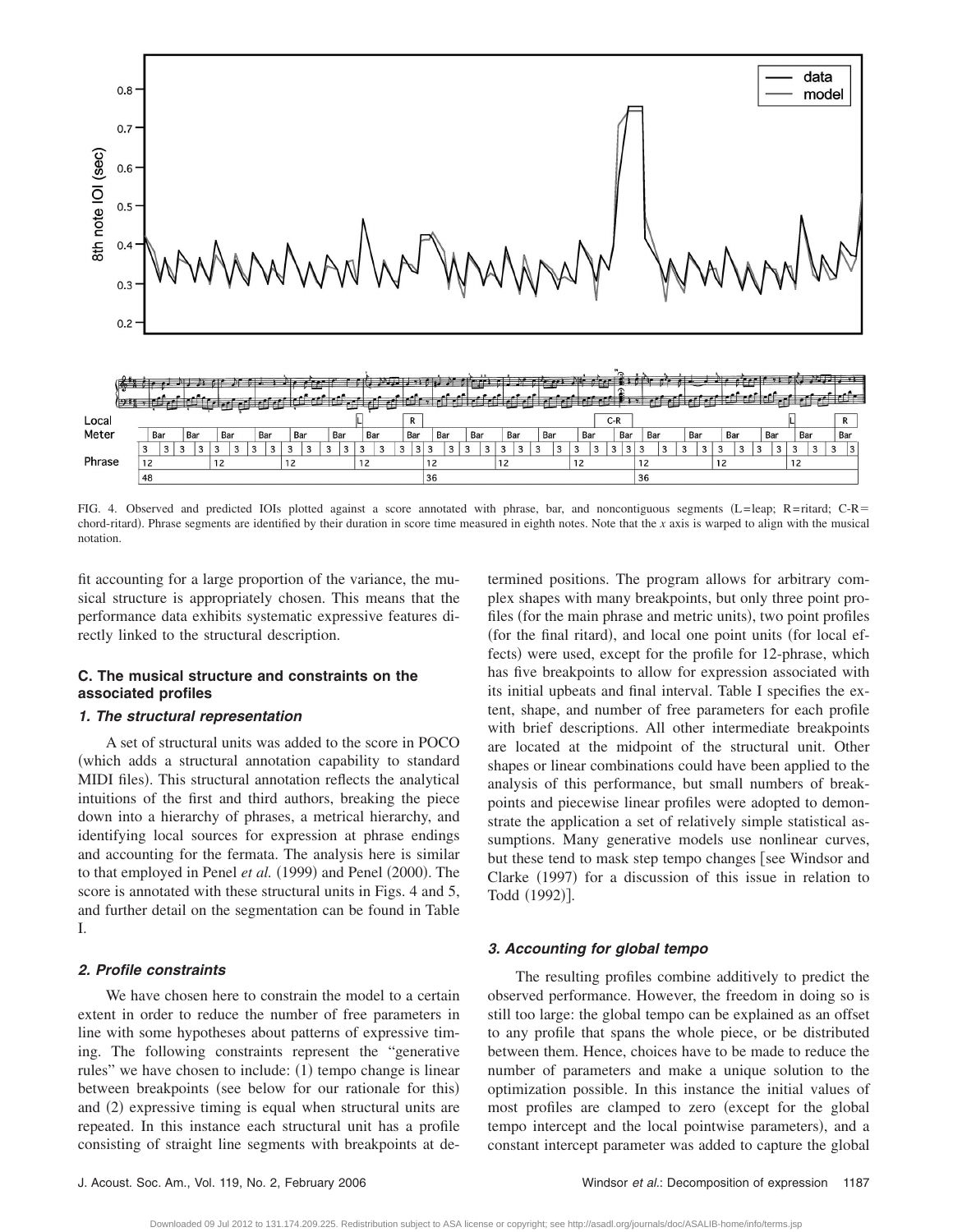

FIG. 5. The decomposition of the expressive profiles: the *x* axis shows score position, the *y* axis the parameter values (in eighth note IOIs in seconds). The names of the structural units are displayed to the right of each profile. Score annotations as in Fig. 4. Note that the *x* axis is warped to align with the musical notation, distorting the canonically regular shape of the profiles.

tempo. The 12-phrase's last breakpoint was also clamped to zero. Thus all profiles reflect timing deviations relative to the tempo specified in the intercept parameter.

# **D. Example analyses**

# *1. Structural decomposition at medium tempo*

Given the structural annotation described above, the method fits the prediction to the medium tempo data quite tightly, as is shown in Fig. 4, explaining about 95% of the variance. This is a good fit considering the number of data points (122) and free parameters (13). Fitting the structure to the five individual performances rather than their average delivered only slightly worse fits, ranging between 92% and 95%, indicating that the averaging process indeed removed a small amount of unsystematic noise, possibly motor noise. Moreover, to check how far the model generalizes over repetitions, parameter values obtained in the fit to one performance were applied to all others. This full cross-validation gave again only slightly worse results as on average 92% of the variance was explained: repeated performances are so much alike that a single model generalizes over them. This also means that the successful fit cannot be attributed to overfitting the data: regularities in expressive timing are discovered by the model in a robust manner.

As well as accounting for local expressive timing, such as the pattern associated with the smallest phrase-structure units (three eighth notes long), the model captures more global aspects, such as the ritardandi at the ends of the largescale phrases. There are some points at which the fit is less good, but a decision was made to accept a trade-off between fit and number of free parameters. It might have been possible to improve the fit at the local phrase level by associating different phrases of the same length with different parameters, but this would have significantly decreased the extent to which the model constrains the data. Similarly, it might have been possible to achieve a better fit with a somewhat more irregular phrase structure, one which allows, for example, for both upbeat and afterbeat phrasings. To test this hypothesis a fit was calculated for a near identical structure to that shown in Fig. 4. The difference here was that the continuous 3-phrase units were replaced with the following pattern: 3342 3342 3333 3333 3342 3342 3333 3333 3333 3333. The fit was near identical (to three decimal places), but requires an extra three free parameters.

However, the decomposition into expressive components that the method achieved is more interesting than the overall fit. Figure 5 shows what (and where) the various components contribute to the total profile.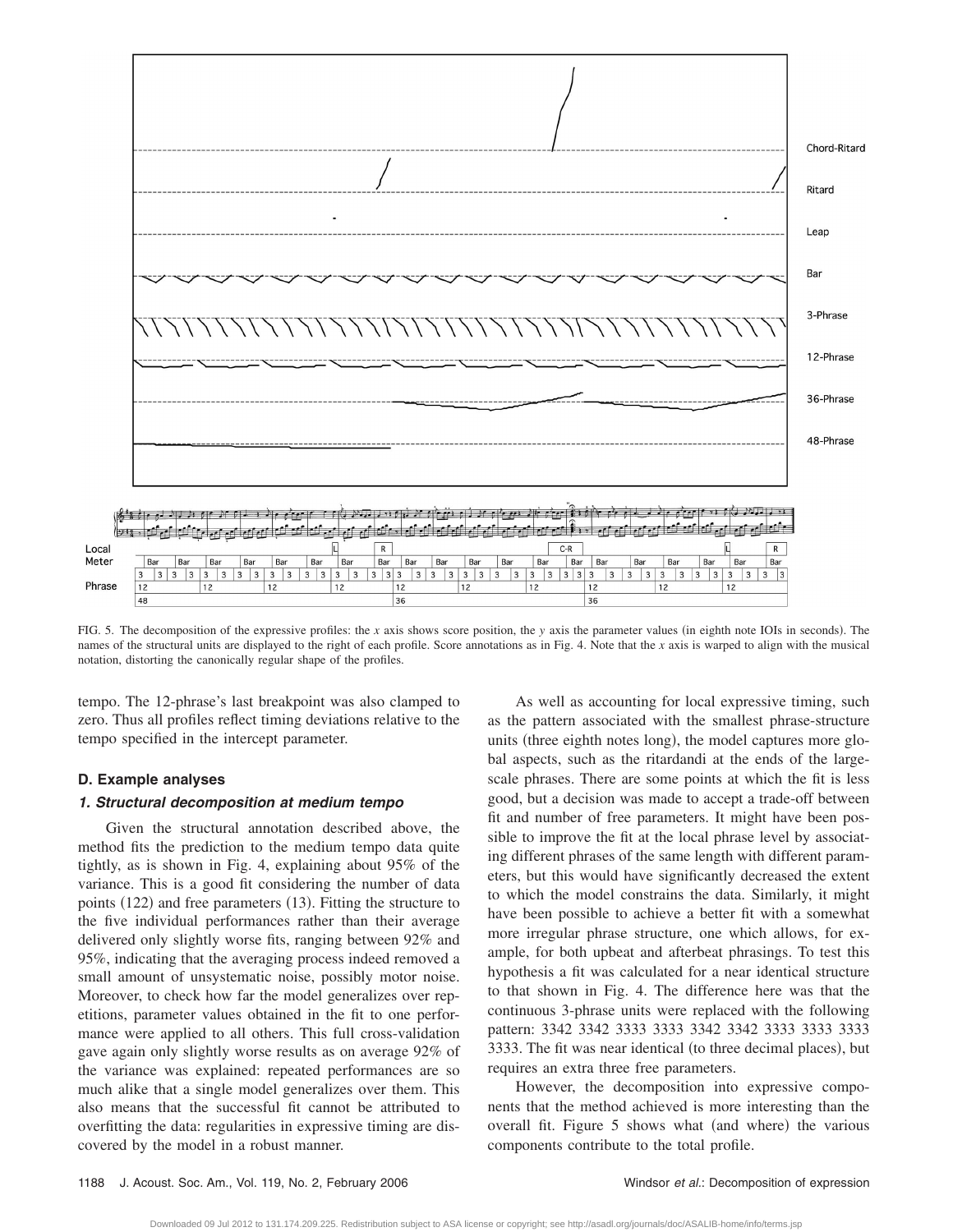| Kind   | Name         | Description                                                                                                                                              | Extent in<br>8th notes | Shape   | Parameters<br>(free) |
|--------|--------------|----------------------------------------------------------------------------------------------------------------------------------------------------------|------------------------|---------|----------------------|
| phrase | 48-Phrase    | Opening phrase at same hierarchical level as 36-<br>phrase. Allows for acceleration or deceleration<br>towards and away from central breakpoint.         | 48                     |         | 3(2)                 |
|        | 36-Phrase    | Two equal length phrases at same level as 48-<br>phrase. Allows for acceleration or deceleration<br>towards and away from central breakpoint.            | 36                     |         | 3(2)                 |
|        | 12-Phrase    | Sub-divides the 48- and 36- phrases. Contains<br>extra breakpoints to allow for agogic accent for<br>anacruses and micropause for last event.            | 12                     |         | 5(3)                 |
|        | 3-Phrase     | Lowest level in grouping structure. Allows for<br>acceleration<br>or deceleration within this span.                                                      | 3                      |         | 2(1)                 |
| meter  | Bar          | Profile reflecting the 6/8 metre, with upbeat,<br>and incomplete final bar. Allows for acceleration<br>or deceleration towards and away from breakpoint. | 6                      |         | 3(2)                 |
| local  | Leap         | Delayed note preceding a grace note to a<br>downwards leap. Only two occurrences.                                                                        | 1                      | $\circ$ | 1(1)                 |
|        | Chord-Ritard | Slowing towards the fermata.                                                                                                                             | 8                      |         | 2(1)                 |
|        | Ritard       | Slowing down at end of first and last long<br>phrase.                                                                                                    | 5                      | O       | 2(1)                 |

TABLE I. Structural units and their duration, shape (\* is a breakpoint clamped to zero, o is a breakpoint controlled by a free parameter), and number of (free) parameters.

The results of the method can now be used to detail the links between the different musical structures and the expressive timing and to learn about the interpretation of this specific piece. The most important structural unit was a large slowing down (chord-ritard), explaining three quarters of the variance. The decomposition reveals that in addition to this deceleration towards the fermata, there are less extreme ritardandi (ritard) at the ends of each major phrase, and a repeated acceleration is present over each three eighth-note unit (3-phrase). Over the beginning of the piece (48-phrase) the pianist accelerates gradually, and in each of the subsequent phrases (36-phrase) he follows a schematic acceleration-deceleration profile familiar from work such as Todd (1992)]. A local lengthening occurs for each note preceding the downward leaps in the melody (leap), marking this distinctive feature. At an intermediate level in the phrase structure (12-phrase) there is an agogic accent on the first event (the upbeat) followed by a slight acceleration deceleration profile. Lastly, the metrical structure is marked in a highly schematic manner, with a pattern of linear acceleration/deceleration across the six beats, rather than a marking of particular beat strengths according to their hierarchical importance (such as described in Palmer and Krumhansl, 1990; Parncutt, 1994).

It has to be stressed that the method is well suited to exploratory data analysis: trying out different structural descriptions and checking out how far they help the fit to the data. In arriving at this successful structural description a number of alternatives were tried. Small increases in the goodness of fit could be achieved by adding parameters associated with additional features, but these increases were regarded as too expensive. For example, the addition of two subphrases of 24 eighth-note units duration within 48-phrase adds two free parameters but only improves the fit by less than 1%. Other structural descriptions that were tested but failed to improve the results were phrases of six and nine units. The most critical improvements in fit/parameter ratio were achieved by creating separate profiles for the ritardandi. This allows for the relatively extreme tempo change at and before the fermata. Table II shows the size of each profile, measured as relative standard deviation, the significance of their contributions, and the amount of variance that each explains. Though some effects and contributions are small, all profiles contribute significantly, and the significance of some contributions is extremely high. Note that these fits arose using 13 parameters, predicting 122 data points. Because some profiles only contribute to a time segment of the data, the amount of variance explained in the whole performance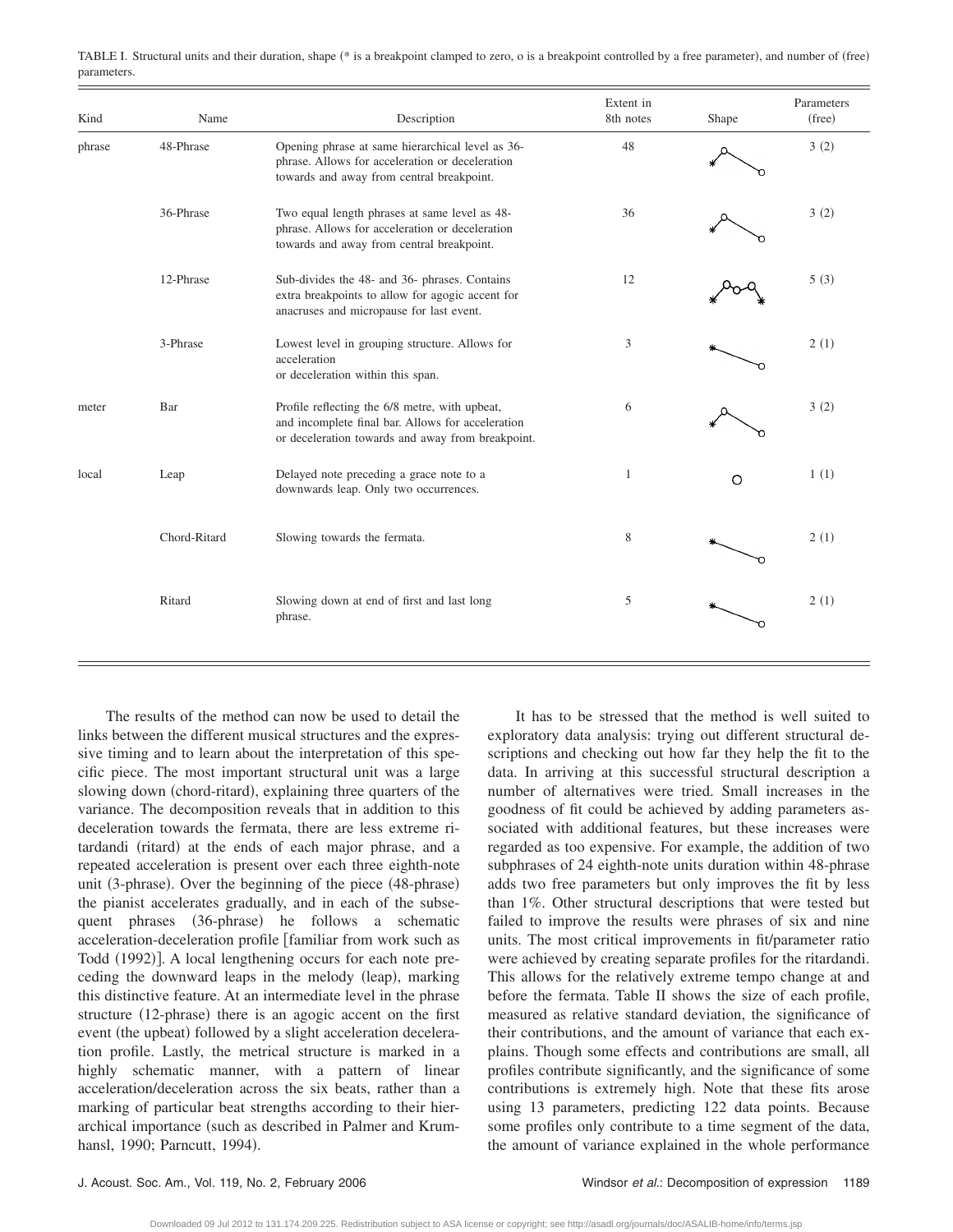TABLE II. Explained variance, significance of fit, size (in proportion to the sd of the observed performance), explained variance in stepwise residues, and the number of parameters of each structural component and the complete model.

| Profile      | $r^2$ | $p < 10^{\circ}$ | Proportional<br>sd | Stepwise<br>$r^2$ | Parameters<br>(free) |
|--------------|-------|------------------|--------------------|-------------------|----------------------|
| Chord ritard | 0.79  | $-52$            | 0.82               | 0.79              | 2(1)                 |
| 3 Phrase     | 0.08  | $-21$            | 0.28               | 0.45              | 2(1)                 |
| 12 Phrase    | 0.05  | $-2$             | 0.08               | 0.18              | 5(3)                 |
| Ritard       | 0.01  | $-11$            | 0.18               | 0.17              | 2(1)                 |
| Bar          | 0.02  | $-4$             | 0.09               | 0.15              | 3(2)                 |
| 36 Phrase    | 0.34  | $-5$             | 0.14               | 0.17              | 3(2)                 |
| Leap         | 0.02  | $-3$             | 0.09               | 0.11              | 1(1)                 |
| 48 Phrase    | 0.01  | $-2$             | 0.07               | 0.07              | 3(2)                 |
| Full model   | 0.95  | $-65$            | 0.98               | Nil               | 21(13)               |

is not a very good indication of their relative importance. Otherwise one would be tempted, for example, to be satisfied with the huge contribution of the local chord-ritard, which by itself leaves the expressive timing of most of the piece undefined. In contrast, one would be tempted to underestimate the contribution of the 48-phrase to the beginning section, as the correlations are calculated over the whole piece. However, a somewhat more fair evaluation can be obtained by calculating stepwise residues and reporting the variance explained by each subsequent profile in the corresponding residue. For this, profiles are ordered by explained variance in the remaining residue. This is shown by the fifth column of Table II and demonstrates that some profiles with a small contribution to the overall model are quite good predictors after some other profiles have already been taken care of.

# *2. Discussion*

The decomposition found supports a structural analysis that includes both global features, such as long- and shortterm periodicities in metrical and phrase structure, and local features, such as the pianist's response to the fermata. Where periodic structural features are present, a model predicting that the corresponding expression will be fairly similar at each repetition succeeds in predicting this pianist's average behavior very well. Although the large and expected effect of the fermata is highlighted, almost half of the remaining variance can be explained by a repeated pattern of expressive timing at the level of the smallest subphrase (3-phrase). However, all the other profiles account for significant proportions of the variance as well, and the method helps highlight the components that make up the performance.

Two aspects here are worth commenting further on. First, the expressive timing does seem to reflect a concern with local aspects of the musical structure at the expense of more global tempo rubato over longer structural spans. This would be in line with a less "romantic" interpretation of this piece, which is, after all, from the classical period. Second, it is interesting to note that the method allows one to disambiguate between the metrical and short-duration phrase structures, which are out of phase by one eighth-note unit, but multiples of one another. Although the local phrasing accounts for much of the variance in expressive timing, the

TABLE III. The explained variance and the significance of the contribution of the structural units in each tempo.

|              |       | Fast             |       | Medium            |       | Slow              |  |
|--------------|-------|------------------|-------|-------------------|-------|-------------------|--|
| Profile      | $r^2$ | $p < 10^{\circ}$ | $r^2$ | p<10 <sup>0</sup> | $r^2$ | p<10 <sup>0</sup> |  |
| Chord-ritard | 0.49  | $-17$            | 0.79  | $-52$             | 0.65  | $-25$             |  |
| 3-Phrase     | 0.20  | $-13$            | 0.08  | $-21$             | 0.07  | $-9$              |  |
| 12-Phrase    |       |                  | 0.05  | $-2$              |       |                   |  |
| Ritard       | 0.01  | $-2$             | 0.01  | $-11$             | 0.02  | $-5$              |  |
| Bar          |       |                  | 0.02  | $-4$              |       |                   |  |
| 36-Phrase    | 0.36  | $-3$             | 0.34  | $-5$              | 0.43  | -4                |  |
| Leap         |       |                  | 0.02  | $-3$              |       |                   |  |
| 48-Phrase    |       |                  | 0.01  | $-2$              |       |                   |  |
| Full model   | 0.80  | $-33$            | 0.95  | $-65$             | 0.84  | $-39$             |  |

metrical structure improves the fit still further and manages to predict the expressive timing significantly on its own. Much of the expressive timing follows patterns often observed (see, e.g., Palmer, 1989) or predicted (see Todd, 1992) for classical-romantic repertoire, but our approach allows one to easily observe how such patterns are applied in a nonconsistent manner. There is evidence for both acceleration towards the middle of the phrase here, but also acceleration through such intermediate points towards a phrase boundary. This argues against any model that applies a fixed rule to similar structures across a whole performance. If performers select and combine expressive strategies in a piecemeal manner, inflexible rules cannot capture the decisions that lead to such flexibility. In other words, a model needs to cope with both the extent to which a rule is applied (its weight), but also must account for which rule to apply to any given structure. A choice between accelerating towards a goal or marking it with a gradual deceleration would be a challenging one to simulate, especially where multiple rules may be operating on the same data-points.

#### *3. Application to the analysis of tempo and timing*

As shown above, there is evidence that the performer did not maintain proportional timing across the three tempo conditions. Applying the same methods and structural analysis as above but to the data for slow and fast instructed tempi result in good fits as well  $(R^2=0.80$  for the fast tempo and  $R^2$ =0.84 for the slow tempo). The fits and patterns for the profiles are quite similar to that for the medium tempo, although the cumulative fit is not as good (cf.  $R^2 = 0.95$ ). Table III lists the amount of variance the individual profiles explain in the different tempo conditions.

To check if our choice of tempi was reasonable, the model was run on the data of all nine tempi obtained in Windsor et al. (2001), averaged over repetitions. The best fit  $(R<sup>2</sup>=0.95)$  was indeed obtained with the medium tempo, the worst with the fastest  $(R^2=0.79)$  and the slowest  $(R^2=0.84)$ . The second-fastest and second-slowest tempo, and all tempi in between, allowed the model to explain 92% of the variance or more. This may indicate that at the extreme tempi the possibility to control the performance reliably starts to break down, but that the model and the structural description hold very well for the largest part of the tempo range. The cross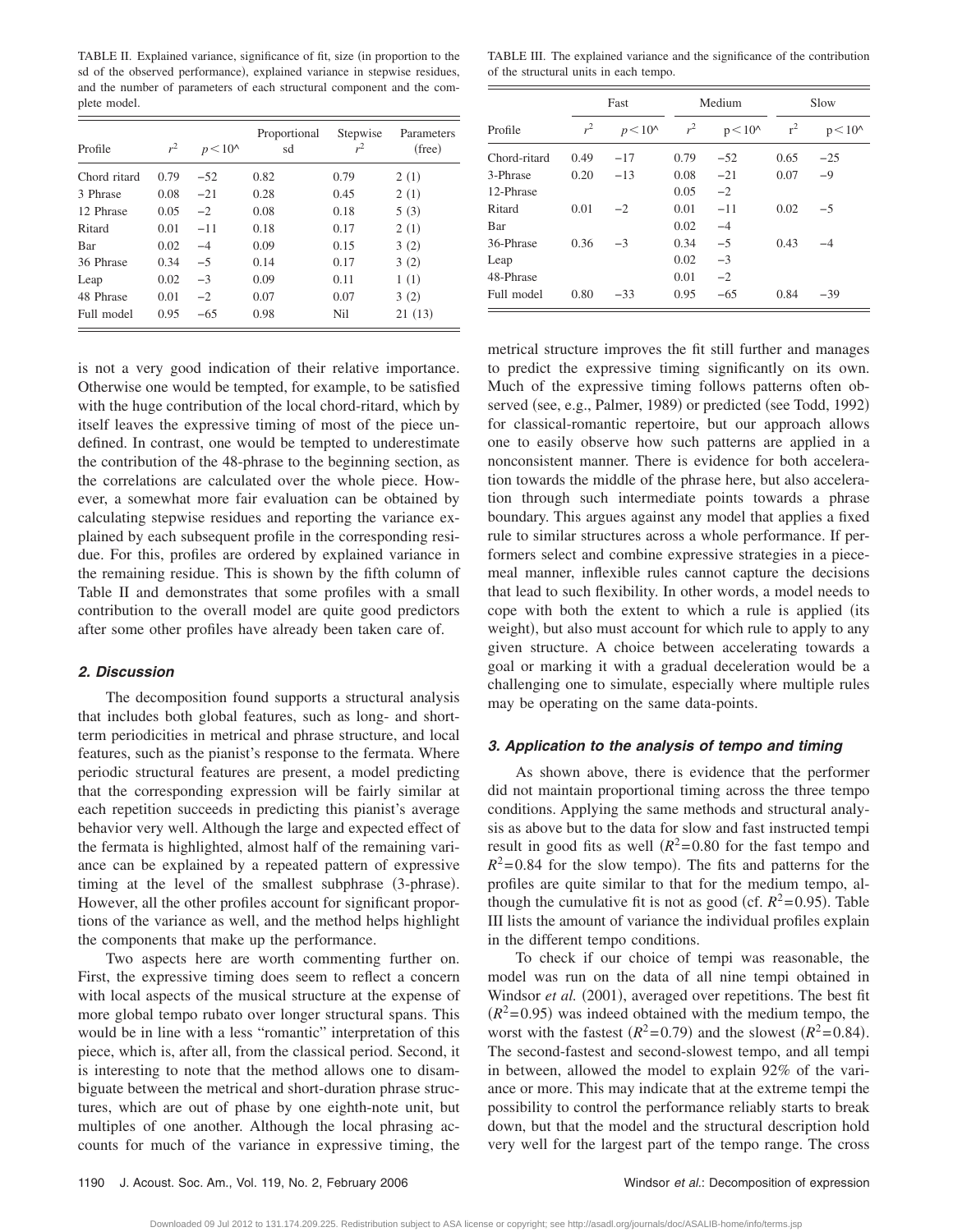

FIG. 6. Panel of the shapes component profiles in the three tempi. Here only one repetition of each profile is shown, and the magnitudes on the *x* and y axes are normalized for easy comparison of shapes. Reference lines have been added to show proportional tempo predictions for slow and fast tempi taking medium tempo as the baseline.

validation of the model for performances at a specific tempo, with parameters obtained from a performance at another tempo, resulted on average still in 88% explained variance. This again shows that we do not overfit: the model generalizes to a certain extent even across tempi and captures performance regularities in a robust manner. It is, however, interesting to investigate further which profiles adapt in a tempo-specific manner and which do not.

The full models at the fast and the slow tempo become simpler, as some profiles (the weakest in the medium tempo) fall below significance. An advantage of the DISSECT method is that both the relevance and the shape of the profiles can be taken into consideration as they adapt to various (tempo) conditions. The differences in expressive timing for individual profiles at each tempo are shown in Fig. 6, showing only the contributions that are significant at all tempi. In this graph the horizontal and vertical axes are normalized, losing the size of the effects and focusing only on the shape of the profiles, as they adapt to tempo.

The deviations from proportionality for each structural component can now be clearly seen in Fig. 6, as reference lines for proportional invariance are added. The profile for 3-phrase does not scale at all across tempi, while the other profiles scale with tempo, though a bit less than truly proportionally. Such analyses of the scaling behavior of individual profiles with regard to tempo could be practically applicable to the design of a "smart tempo knob" that would adapt performance timing to a set tempo, just like a human pianist would.

# *4. Discussion*

It has been demonstrated that, although highly correlated, the performances at the different instructed tempi are not proportionally invariant. It is therefore useful to be able to show how the differences in expressive timing at the three tempi are related to the structure. Here, the differences can be attributed to subtle changes in the expression of the structural components, partly related to their size, the proportion allocated to the components in relation to others, and partly related to their shape, to the nonproportional scaling of the expression itself (3-phrase). Whether unconsciously or consciously, the pianist has reduced the contribution of the fermata, especially at the fastest tempo, and increased the relative contribution of the shortest phrase unit (3-phrase) by keeping its absolute size invariant. Without the decomposition such aspects of expressive timing are almost impossible to disentangle, and one is left with only qualitative and inductive comparisons of three almost identical tempo profiles. It is possible that the pianist's lessening of attention to the fermata and its preceding onsets and greater accentuation of low-level phrase structure might reflect a less "romantic" interpretation at the faster tempo, which, given the association of faster and less flexible tempo with more 'classical' styles of playing (see Hudson (1994), although see also Bowen (1996) for evidence that such changes are far from systematic), would not be unwarranted.

#### **IV. GENERAL DISCUSSION**

The approach to expressive timing described here may seem remarkably underspecified compared to others. Its use of free parameters allows for extremely good fits given a sensible structure, and it could be argued that this is a conceptual weakness. However, this is precisely what allows it to reveal the detailed relationships between structure and expressive timing in these performances. Other theories in this area specify explicit rules and shapes of the expressive profiles, either through experimentation (see, e.g., Sundberg, 1988) or machine-learning (as in Widmer and Tobudic, 2003). The approach developed here reflects a desire to learn these shapes in a somewhat more data-driven way, though of course the structural description is not inferred from the data, it is the given top-down assumption upon which the analysis builds. The examples reported above show the potential of this approach. This methodological concern has a matching theoretical counterpart. It is by no means a logical necessity that rule-following behavior is underpinned by symbolic rules. Even if an aspect of human behavior is, to an extent, systematic, this does not mean that it is rule governed. If expressive timing and musical structure are related, it is not the case that such a relationship need be governed by a mentally encoded set of production rules. Instead, it may be the case that performers learn somewhat similar ways of mapping structure to timing, but that these mappings are both flexible and interchangeable: a performer might choose to accelerate *or* decelerate towards the end of a phrase (see Palmer, 1989 and above) and she or he needs to decide how to combine different kinds of expression both within and between performances of the same and different pieces. These choices may be highly individual or related to stylistic or interpretative differences. Given that this is the case, models proposing a generalized set of rules mapping structure onto expression may only reveal what is least interesting in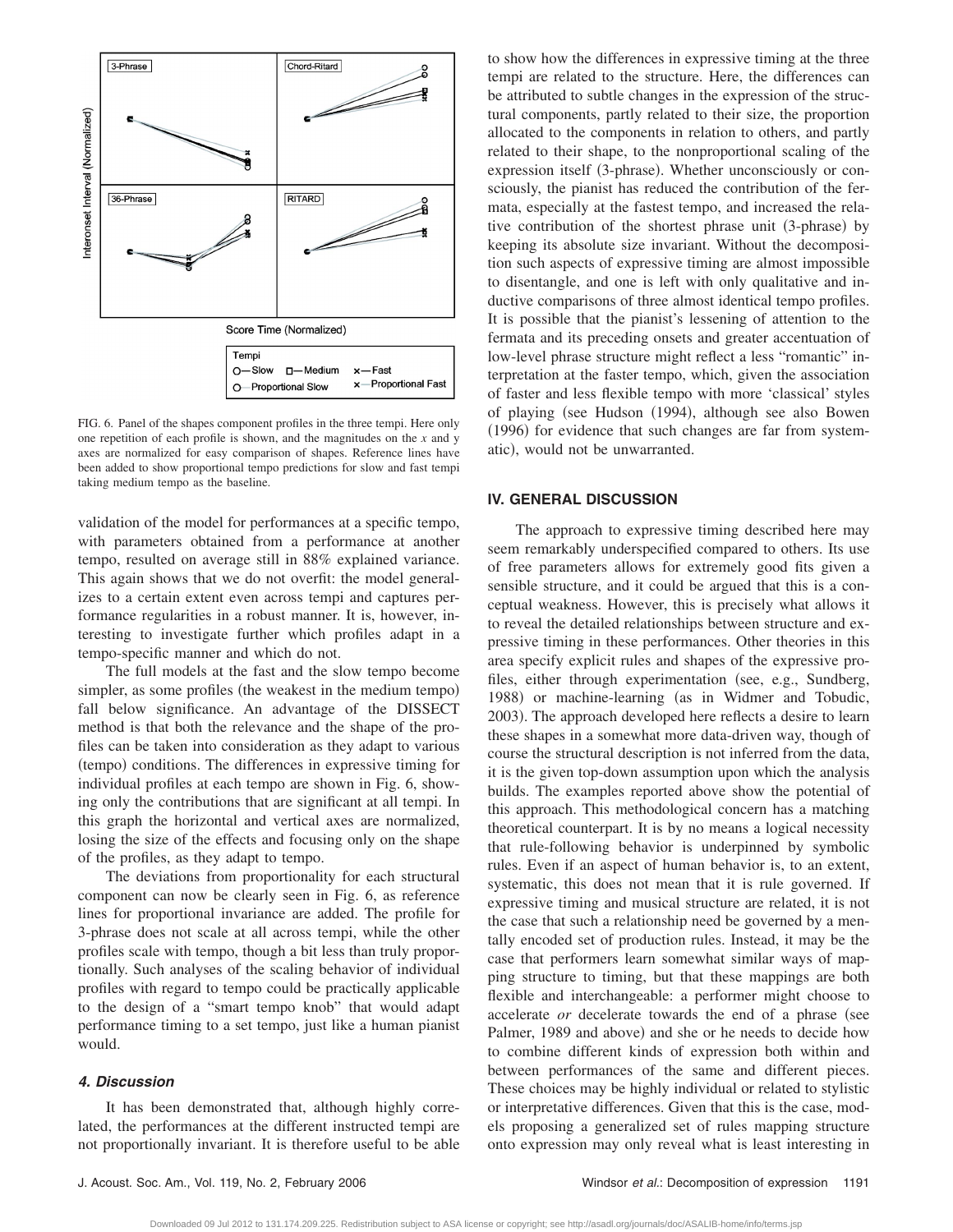musical performance (the way most performers play most of the time) and what is needed is a set of modeling tools that can reveal systematic patterns in performance expression in individual performances, not just those that are shared between many performances. This paper describes a methodology that focuses on this level of explanation, and yet may also discover general properties of expression which might not be captured by stricter models: not only did the parameter values for one performance generalize to an extent to repeated performances, but also across tempo conditions. Not only does this inform us about the regularities in musical performance, it also proves that we are not overfitting the data (explaining nonsystematic features of the training data with high accuracy).

Of course, the model and application presented here require further development. At present the model has only been applied to performances of a single piece by a single performer. A future aim is to show how this approach can illuminate the systematic yet individual nature of expressive timing and dynamics in performances of other pieces. Further research will show if the same approach can deal with nonlinear profile shapes (like the parabola). Another intriguing question, to be addressed in subsequent work, is if the use of a mixed additive-multiplicative model is better than the present linear version. It would separate tempo factors (which combine multiplicatively) and time shifts (which combine additively). Moreover, in principle it should be possible to generate possible structural descriptions automatically (within reasonable constraints regarding meter and phrases) and search for a compact description that explains the data well. This would make the method even more data driven and automatic.

We would argue that editing musical expression by remixing expressive profiles to create a new performance with a different expressive balance and focus would enable the same extensive and parametric control in the area of interpretation that is already commonplace for sound synthesis, filtering, and spatialization. For such practical applications an expression synthesizer has been developed as a companion to the DISSECT analysis method. The synthesizer mixes a new performance with edited expression using the profiles yielded by DISSECT and a set of weights. These weights control the extent to which a specific expressive component is present in the output. Informally, the results sound quite promising: for example, performances with exaggerated bar timing or muted final ritard timing sound to us as if they have been played by a human performer who was instructed to play in that way. A more elaborate discussion and a demonstration of the expression mixer is available at the MMM website ((www.nici.ru.nl/mmm) under demos). Generating expression profiles with muted, exaggerated, or otherwise perturbed components provides a rich domain of stimuli that can be used to probe perceptual and motor processes (see, e.g., Clarke, 1993; Clarke and Windsor, 2000); greater and more detailed control of the parameters in such experiments would allow researchers to modify only certain aspects of expression while leaving others invariant.

# **V. CONCLUSIONS**

This paper has presented an approach to the decomposition of expressive timing which can be thought of as a generalized model of the mappings between structure and expression that have been empirically observed since the time of Seashore (1938). We have shown how this approach can independently predict different structural components in expression, how it is sensitive to subtle changes in interpretation by a single performer, and how it provides standard and interpretable estimates of fit. Although the decomposition method only makes a few assumptions about the "rules" which map structure onto expression, it provides a sensitive and systematic method for gaining insight into what constraints operate in the domain of musical expression, a topic which, despite concerted effort and much excellent research, still seems to pose many questions. Researchers know something about what performances have in common and how they differ in gross terms (see, e.g., Repp, 1992) and are sometimes able to model some of these generalities (see, e.g., Todd, 1992). The focus here is on the subtleties of expression in a single performance and how these change under different performance conditions, and, as we have shown, such subtleties can be effectively highlighted if one systematically decomposes the expressive signal into multiple components.

# **ACKNOWLEDGMENTS**

The authors would like to acknowledge the advice and help that they received during the course of this research from Eric Maris, Henkjan Honing, Renee Timmers, Makiko Sadakata, Diana Deutsch, and from two anonymous reviewers. This work was funded by the Netherlands Organisation for Scientific Research (NWO); the Faculty of Social Sciences, Radboud University; the Faculty of Performance, Visual Arts and Communications, University of Leeds; and a fellowship in cognitive sciences from the French Ministry of Education and Research and a PECA Perception Et Cognition Auditive) travel fellowship.

- Bowen, J. A. (1996). "*Tempo* Duration & Flexibility: Techniques in the Analysis of Performance," J. Music. Res. 16(2), 111-156.
- Chaffin, R., and Imreh, G. (2002). "Practicing perfection: Piano performance as expert memory," Psychol. Sci. 13(4), 342-349.
- Clarke, E. F. (1988). "Generative principles in music performance," in *Generative Processes in Music: The Psychology of Performance, Improvisa*tion, and Composition, edited by J. A. Sloboda (Clarendon, Oxford), pp.  $1-26$ .
- Clarke, E. F. (1993). "Imitating and evaluating real and transformed musical performances," Music Percept. 10(3), 317-341.
- Clarke, E. F., and Windsor, W. L. (2000). "Real and Simulated Expression: a Listening Study," Music Percept. 17(3), 1-37.
- Clynes, M. (1983). "Expressive microstructure in music, linked to living qualities," in *Studies of Music Performance*, edited by J. Sundberg (Royal Swedish Academy of Music, Stockholm), pp. 76-181.
- Desain, P., and Honing, H. (1994). "Does expressive timing in music performance scale proportionally with tempo?" Psychol. Res. **56**, 285–292.
- Desain, P., and Honing, H. (1997). "Structural Expression Component Theory (SECT), and a method for decomposing expression in music performance," in *Proceedings of the Society for Music Perception and Cog*nition Conference (MIT, Cambridge), p. 38.
- Desain, P., Honing, H., Van Thienen, H., and Windsor, L. (1998). "Computational Modeling of Music Cognition: Problem or Solution?" Music Percept. **16**(1), 151-166.